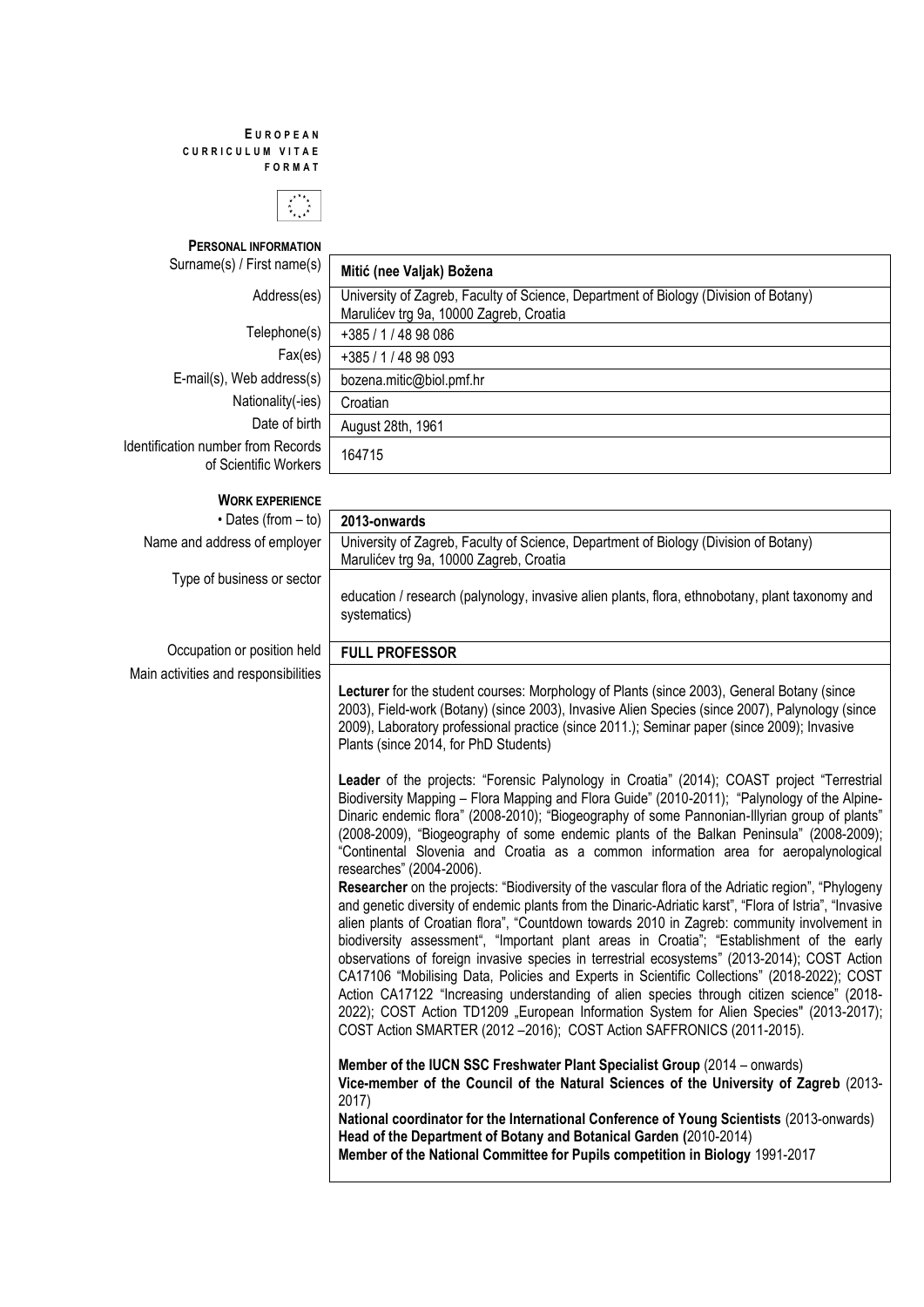| $\cdot$ Dates (from $-$ to)                                         | 2008-2013                                                                                                                                                                                                                                                                                                                                                                                                                                                                                                                                                                                                                                                                                                                                                                                                                                                                                                                                                                                                                                                                                                                                                                                                                                                                                                                   |
|---------------------------------------------------------------------|-----------------------------------------------------------------------------------------------------------------------------------------------------------------------------------------------------------------------------------------------------------------------------------------------------------------------------------------------------------------------------------------------------------------------------------------------------------------------------------------------------------------------------------------------------------------------------------------------------------------------------------------------------------------------------------------------------------------------------------------------------------------------------------------------------------------------------------------------------------------------------------------------------------------------------------------------------------------------------------------------------------------------------------------------------------------------------------------------------------------------------------------------------------------------------------------------------------------------------------------------------------------------------------------------------------------------------|
| Name and address of employer                                        | University of Zagreb, Faculty of Science, Division of Biology (Department of Botany and<br>Botanical Garden), Marulićev trg 9a, 10000 Zagreb, Croatia                                                                                                                                                                                                                                                                                                                                                                                                                                                                                                                                                                                                                                                                                                                                                                                                                                                                                                                                                                                                                                                                                                                                                                       |
| Type of business or sector                                          | education / research                                                                                                                                                                                                                                                                                                                                                                                                                                                                                                                                                                                                                                                                                                                                                                                                                                                                                                                                                                                                                                                                                                                                                                                                                                                                                                        |
| Occupation or position held                                         | <b>ASSOCIATED PROFESSOR</b>                                                                                                                                                                                                                                                                                                                                                                                                                                                                                                                                                                                                                                                                                                                                                                                                                                                                                                                                                                                                                                                                                                                                                                                                                                                                                                 |
| Main activities and responsibilities                                | Lecturer for the student courses: Morphology of Plants (since 2003), General Botany (since<br>2003), Nomenclature and Plant Identification (2003-2009), Field-work (Botany) (since 2003),<br>Invasive Alien Species (since 2007), Palynology (since 2009)<br>Leader of the projects: "Continental Slovenia and Croatia as a common information area for<br>aeropalynological researches" (2004-2006) "Biogeography of some Pannonian-Illyrian group of<br>plants" (2008-2009), "Biogeography of some endemic plants of the Balkan Peninsula" (2008-<br>2009), "Palynology of the Alpine-Dinaric endemic flora" (2008-2010), COAST project "Terrestrial<br>Biodiversity Mapping - Flora Mapping and Flora Guide" (2010-2011)<br>Researcher on the projects: "Biodiversity of the vascular flora of the Adriatic region", "Phylogeny<br>and genetic diversity of endemic plants from the Dinaric-Adriatic karst", "Flora of Istria", "Invasive<br>alien plants of Croatian flora", "Countdown towards 2010 in Zagreb: community involvement in<br>biodiversity assessment", "Important plant areas in Croatia", COST ES0603 MC substitute<br>member and member (2007-2011)<br>Vice-head of the Division of Biology of the Faculty of Science 2008-2010<br>Head of the Department of Botany and Botanical Garden 2010- onwards |
| $\cdot$ Dates (from $-$ to)                                         | Member of the National Committee for Pupils competition in Biology 1991-onwards<br>2003-2008                                                                                                                                                                                                                                                                                                                                                                                                                                                                                                                                                                                                                                                                                                                                                                                                                                                                                                                                                                                                                                                                                                                                                                                                                                |
| Name and address of employer                                        | University of Zagreb, Faculty of Science, Division of Biology (Department of Botany and                                                                                                                                                                                                                                                                                                                                                                                                                                                                                                                                                                                                                                                                                                                                                                                                                                                                                                                                                                                                                                                                                                                                                                                                                                     |
|                                                                     | Botanical Garden), Marulićev trg 9a, 10000 Zagreb, Croatia                                                                                                                                                                                                                                                                                                                                                                                                                                                                                                                                                                                                                                                                                                                                                                                                                                                                                                                                                                                                                                                                                                                                                                                                                                                                  |
| Type of business or sector                                          | education / research                                                                                                                                                                                                                                                                                                                                                                                                                                                                                                                                                                                                                                                                                                                                                                                                                                                                                                                                                                                                                                                                                                                                                                                                                                                                                                        |
| Occupation or position held<br>Main activities and responsibilities | <b>ASSISTANT PROFESSOR</b><br>Lecturer for the student courses: Morphology of Plants, General Botany, Nomenclature and                                                                                                                                                                                                                                                                                                                                                                                                                                                                                                                                                                                                                                                                                                                                                                                                                                                                                                                                                                                                                                                                                                                                                                                                      |
|                                                                     | Plant Identification, Field-work (Botany)<br>Leader of the projects: "Biogeography of some Adriatic groups of plants", "Atlas of the endemic<br>vascular flora of Croatia"<br>Researcher on the projects "Endem Taxonomy, Phylogeny and Chorology - Research Model of<br>Croatian Flora", "Flora of Istria", "Evaluation and introduction of the autochtonous species in the<br>floriculture", "Invasive alien plants of Croatian flora", " Countdown towards 2010 in Zagreb:<br>community involvement in biodiversity assessment","Karst Ecosystem Conservation", "Economic<br>plants of Croatia"                                                                                                                                                                                                                                                                                                                                                                                                                                                                                                                                                                                                                                                                                                                          |
| $\cdot$ Dates (from $-$ to)                                         | 1998-2003                                                                                                                                                                                                                                                                                                                                                                                                                                                                                                                                                                                                                                                                                                                                                                                                                                                                                                                                                                                                                                                                                                                                                                                                                                                                                                                   |
| Name and address of employer                                        | University of Zagreb, Faculty of Science, Division of Biology (Department of Botany and                                                                                                                                                                                                                                                                                                                                                                                                                                                                                                                                                                                                                                                                                                                                                                                                                                                                                                                                                                                                                                                                                                                                                                                                                                     |
| Type of business or sector                                          | Botanical Garden), Marulićev trg 9a, 10000 Zagreb, Croatia<br>education / research                                                                                                                                                                                                                                                                                                                                                                                                                                                                                                                                                                                                                                                                                                                                                                                                                                                                                                                                                                                                                                                                                                                                                                                                                                          |
| Occupation or position held                                         | <b>TEACHING ASSISTANT</b>                                                                                                                                                                                                                                                                                                                                                                                                                                                                                                                                                                                                                                                                                                                                                                                                                                                                                                                                                                                                                                                                                                                                                                                                                                                                                                   |
| Main activities and responsibilities<br>$\cdot$ Dates (from $-$ to) | Lecturer for the student courses: Morphology of Plants, Field-work (Botany); Assistant on the<br>botanical lab-works for students of biology; Researcher on the projects "Red Book of Vascular<br>Flora of Croatia" "Researches of the flora of Croatia", "Flora of Istria"<br>1993-1998                                                                                                                                                                                                                                                                                                                                                                                                                                                                                                                                                                                                                                                                                                                                                                                                                                                                                                                                                                                                                                    |
|                                                                     | University of Zagreb, Faculty of Science, Division of Biology (Department of Botany and                                                                                                                                                                                                                                                                                                                                                                                                                                                                                                                                                                                                                                                                                                                                                                                                                                                                                                                                                                                                                                                                                                                                                                                                                                     |
| Name and address of employer                                        | Botanical Garden), Marulićev trg 9a, 10000 Zagreb, Croatia                                                                                                                                                                                                                                                                                                                                                                                                                                                                                                                                                                                                                                                                                                                                                                                                                                                                                                                                                                                                                                                                                                                                                                                                                                                                  |
| Type of business or sector                                          | education / research                                                                                                                                                                                                                                                                                                                                                                                                                                                                                                                                                                                                                                                                                                                                                                                                                                                                                                                                                                                                                                                                                                                                                                                                                                                                                                        |
| Occupation or position held                                         | <b>ASSISTANT</b>                                                                                                                                                                                                                                                                                                                                                                                                                                                                                                                                                                                                                                                                                                                                                                                                                                                                                                                                                                                                                                                                                                                                                                                                                                                                                                            |
| Main activities and responsibilities                                | Assistant for the botanical lab- and field-works for students of biology<br>Researcher on the project "Researches of the flora of Croatia"                                                                                                                                                                                                                                                                                                                                                                                                                                                                                                                                                                                                                                                                                                                                                                                                                                                                                                                                                                                                                                                                                                                                                                                  |
| $\cdot$ Dates (from $-$ to)                                         | 1987-1993                                                                                                                                                                                                                                                                                                                                                                                                                                                                                                                                                                                                                                                                                                                                                                                                                                                                                                                                                                                                                                                                                                                                                                                                                                                                                                                   |
| Name and address of employer                                        | University of Zagreb, Faculty of Science, Division of Biology (Department of Botany and<br>Botanical Garden), Marulićev trg 9a, 10000 Zagreb, Croatia                                                                                                                                                                                                                                                                                                                                                                                                                                                                                                                                                                                                                                                                                                                                                                                                                                                                                                                                                                                                                                                                                                                                                                       |
| Type of business or sector                                          | education / research                                                                                                                                                                                                                                                                                                                                                                                                                                                                                                                                                                                                                                                                                                                                                                                                                                                                                                                                                                                                                                                                                                                                                                                                                                                                                                        |
| Occupation or position held                                         | YOUNG RESEARCHER                                                                                                                                                                                                                                                                                                                                                                                                                                                                                                                                                                                                                                                                                                                                                                                                                                                                                                                                                                                                                                                                                                                                                                                                                                                                                                            |
| Main activities and responsibilities                                | Assistant for the botanical lab- and field-works for students of biology                                                                                                                                                                                                                                                                                                                                                                                                                                                                                                                                                                                                                                                                                                                                                                                                                                                                                                                                                                                                                                                                                                                                                                                                                                                    |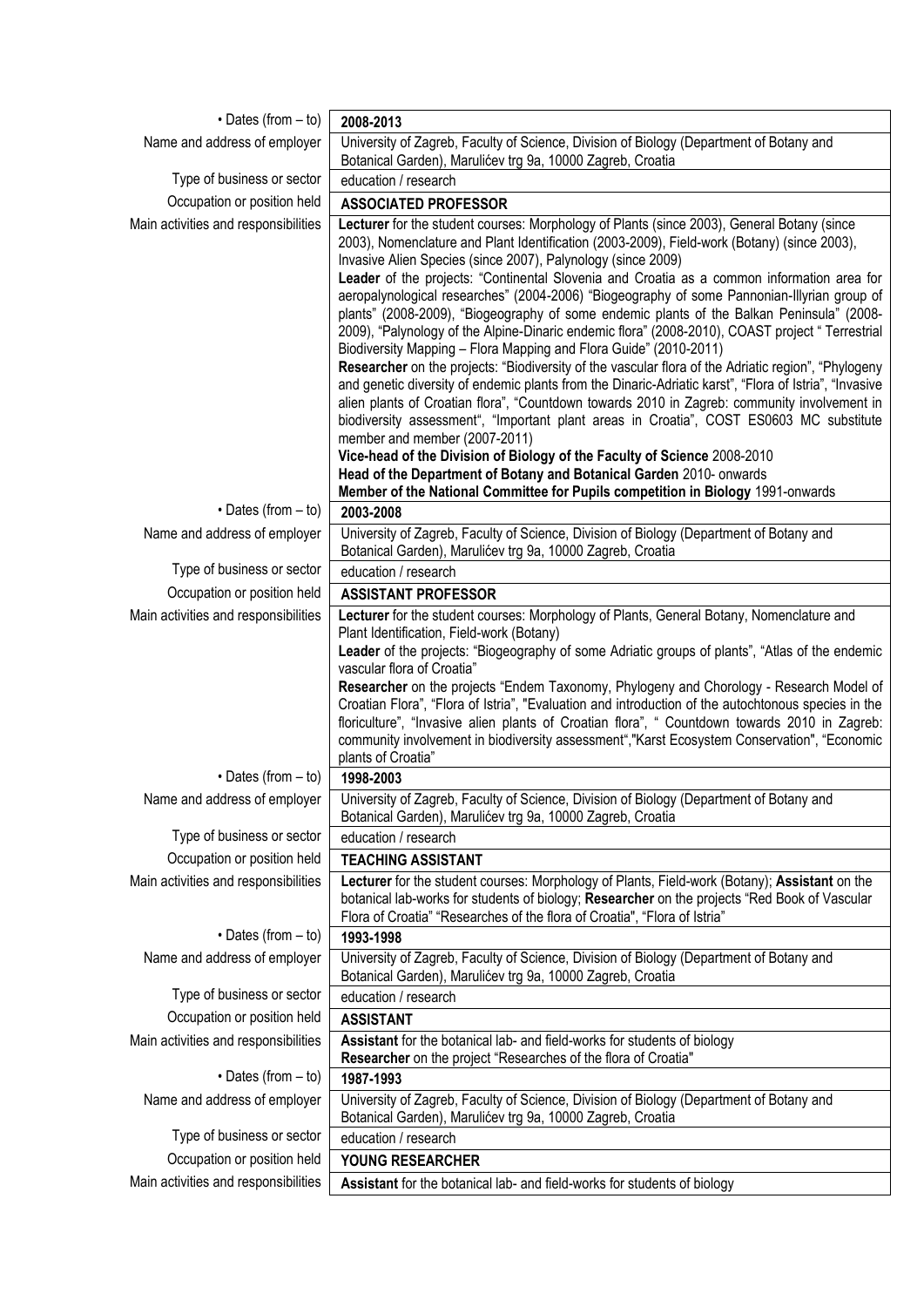|                                      | Researcher on the project "Researches of the flora of Croatia"                          |
|--------------------------------------|-----------------------------------------------------------------------------------------|
| $\cdot$ Dates (from $-$ to)          | 1986-1987                                                                               |
| Name and address of employer         | University of Zagreb, Faculty of Science, Division of Biology (Department of Botany and |
|                                      | Botanical Garden), Marulićev trg 9a, 10000 Zagreb, Croatia                              |
| Type of business or sector           | education / research                                                                    |
| Occupation or position held          | <b>ASSISTANT TECHNICIAN</b>                                                             |
| Main activities and responsibilities | Assistant for the botanical lab- and field-works for students of biology                |
|                                      | Researcher on the project "Researches of the flora of Croatia"                          |
|                                      |                                                                                         |

## **EDUCATION**

| Date                                                 | October 22nd, 1998                                                                                                                                             |
|------------------------------------------------------|----------------------------------------------------------------------------------------------------------------------------------------------------------------|
| Place of education                                   | Zagreb, Croatia                                                                                                                                                |
| Name and type of organisation<br>providing education | University of Zagreb, Faculty of Science                                                                                                                       |
| Title or qualification awarded                       | PhD (biology / botany)                                                                                                                                         |
| Date                                                 | March 30th, 1990                                                                                                                                               |
| Place of education                                   | Zagreb, Croatia                                                                                                                                                |
| Name and type of organisation<br>providing education | University of Zagreb, Faculty of Science                                                                                                                       |
| Title or qualification awarded                       | MSc (biology / botany)                                                                                                                                         |
| Date                                                 | May 13th, 1985                                                                                                                                                 |
| Place of education                                   | Zagreb, Croatia                                                                                                                                                |
| Name and type of organisation<br>providing education | University of Zagreb, Faculty of Science                                                                                                                       |
| Title or qualification awarded                       | BSc (biology / ecology)                                                                                                                                        |
| <b>TRAININGS / STUDY VISITS</b>                      |                                                                                                                                                                |
| Year                                                 | 2019 (one week)                                                                                                                                                |
| Place of training                                    | Chengdu Institute of Biology, Chinese Academy of Science, China                                                                                                |
| Principal subjects/Occupational skills<br>covered    | Study visit related to the project "Ecological Conservation Cooperation of Sister World Heritage<br>Sites - the One Belt, One Road", National Joint Laboratory |
| Year                                                 | 2019 (one week)                                                                                                                                                |
| Place of training                                    | University of Vienna, Faculty of Life Sciences, Department of Botany and Biodiversity Research<br>(Austria)                                                    |
| Principal subjects/Occupational skills<br>covered    | Palynology, Scanning Electron Microscopy                                                                                                                       |
| Year                                                 | 2018 (2 days)                                                                                                                                                  |
| Place of training                                    | University of Zagreb, Croatia                                                                                                                                  |
| Principal subjects/Occupational skills<br>covered    | Workshop on Archaeobotany                                                                                                                                      |
| Year                                                 | 2018 (one week)                                                                                                                                                |
| Place of training                                    | Moscow, Russia, Lomonosov State University                                                                                                                     |
| Principal subjects/Occupational skills<br>covered    | ERASMUS+ KA107 grant, visiting lecturer                                                                                                                        |
| Year                                                 | 2017 (3 weeks)                                                                                                                                                 |
| Place of training                                    | Royal Botanic Gardens Kew and Royal Botanic Garden Edinburgh (UK)                                                                                              |
| Principal subjects/Occupational skills<br>covered    | SYNTHESYS grant for study of herbaria collections                                                                                                              |
| Year                                                 | 2017 (one day)                                                                                                                                                 |
| Place of training                                    | Zagreb, Croatia                                                                                                                                                |
| Principal subjects/Occupational skills<br>covered    | Workshop on fluorescence microscopy                                                                                                                            |
|                                                      |                                                                                                                                                                |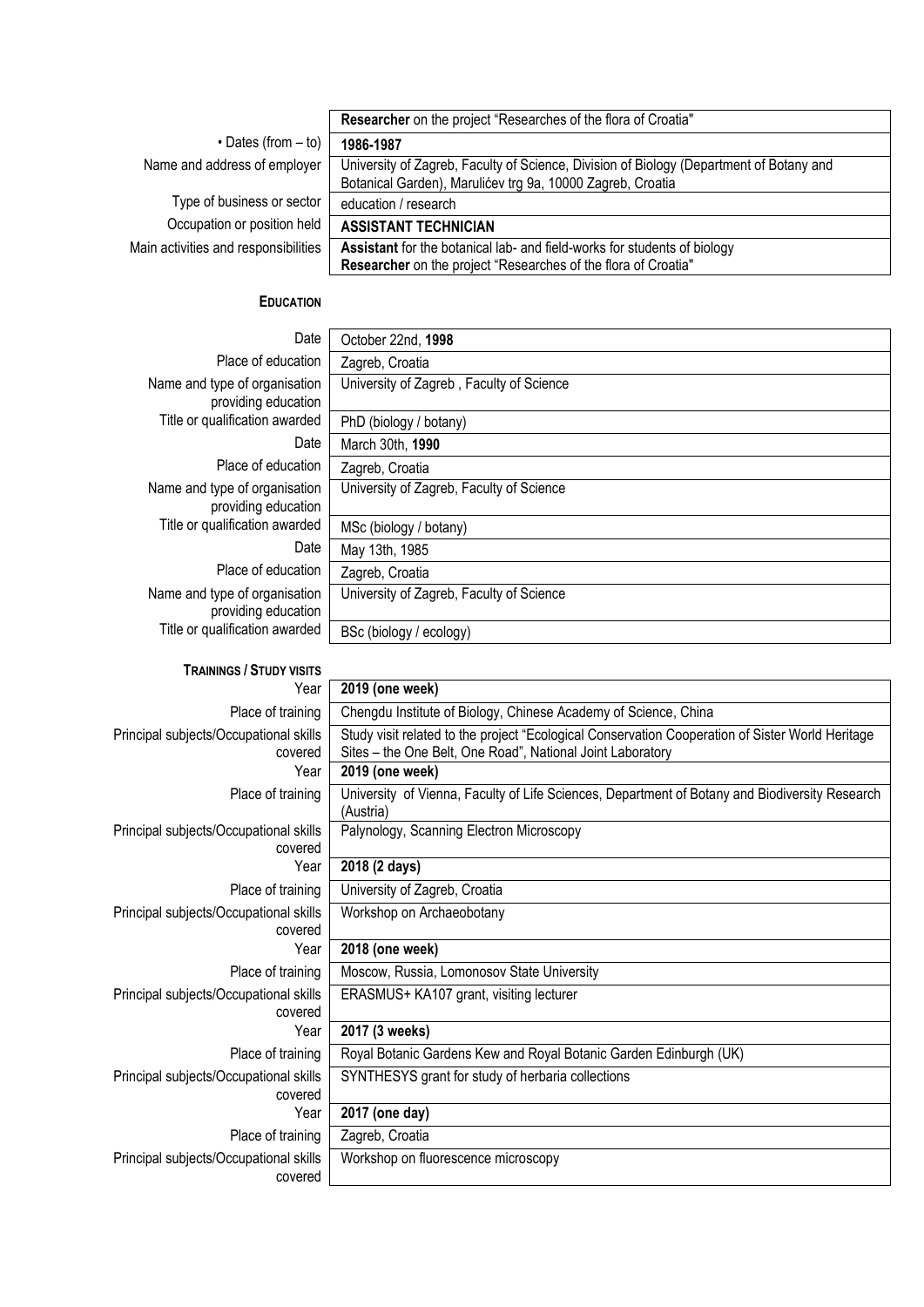| Year                                              | 2016 (one week)                                                                                                                                                                             |
|---------------------------------------------------|---------------------------------------------------------------------------------------------------------------------------------------------------------------------------------------------|
| Place of training                                 | Vienna, Austria, Institut für Botanik der Universität Wien                                                                                                                                  |
| Principal subjects/Occupational skills<br>covered | Advanced Course on Forensic Palynology                                                                                                                                                      |
| Year                                              | 2015 (2 days)                                                                                                                                                                               |
| Place of training                                 | Zagreb, University of Zagreb, Faculty of Science                                                                                                                                            |
| Principal subjects/Occupational skills<br>covered | Ethnobotanical course (leaded by Lukas Luczaj; University of Rzeszow, Poland) - basic course<br>on ethnobotany, data collection and processing                                              |
| Year                                              | 2014 (one week)                                                                                                                                                                             |
| Place of training                                 | Vienna, Austria, Institut für Botanik der Universität Wien                                                                                                                                  |
| Principal subjects/Occupational skills<br>covered | Course on Forensic Palynology                                                                                                                                                               |
| Year                                              | 2013 (2 days)                                                                                                                                                                               |
| Place of training                                 | Çanakkale, University of Çanakkale and ESENIAS, Turkey                                                                                                                                      |
| Principal subjects/Occupational skills<br>covered | Workshop about South European invasive alien species                                                                                                                                        |
| Year                                              | 2013 (4 days)                                                                                                                                                                               |
| Place of training                                 | Belgrade, Serbia, EPPO                                                                                                                                                                      |
| Principal subjects/Occupational skills<br>covered | Lists of invasive alien plant species in the Balkans with an EPPO trainig course on the<br>priorization process for invasive alien plants                                                   |
| Year                                              | 2010 (two weeks)                                                                                                                                                                            |
| Place of training                                 | Vienna, Austria, Institut für Botanik der Universität Wien                                                                                                                                  |
| Principal subjects/Occupational skills            | Further methods for different palynological researches (vegetation palynology,                                                                                                              |
| covered<br>Year                                   | melissopalynology, forensic palynology)<br>2009 (two weeks)                                                                                                                                 |
| Place of training                                 | Vienna, Austria                                                                                                                                                                             |
| Principal subjects/Occupational skills            | Methods for TEM, developing methods for further palynological researches                                                                                                                    |
| covered                                           |                                                                                                                                                                                             |
| Year                                              | 2008 (one month)                                                                                                                                                                            |
| Place of training                                 | Vienna, Austria, Institut für Botanik der Universität Wien                                                                                                                                  |
| Principal subjects/Occupational skills<br>covered | Preparation of palynological course for students in Croatia                                                                                                                                 |
| Year                                              | 2007 (two weeks)                                                                                                                                                                            |
| Place of training                                 | Vienna, Austria, Institut für Botanik der Universität Wien                                                                                                                                  |
| Principal subjects/Occupational skills<br>covered | Preparation of palynological course for students in Croatia                                                                                                                                 |
| Year                                              | 2006 (two days)                                                                                                                                                                             |
| Place of training                                 | Zagreb, Croatia, Workshop on Invasive Alien Species in Croatia (COUNCIL OF EUROPE,<br>NATURE PROTECTION DIRECTORATE, MINISTRY OF CULTURE, CROATIA)                                          |
| Principal subjects/Occupational skills<br>covered | Collaboration with national Authorities and teams on developing strategies for IAS problems<br>solving in Croatia                                                                           |
| Year                                              | 2006 (one week)                                                                                                                                                                             |
| Place of training                                 | Vienna, Austria, Institut für Botanik der Universität Wien                                                                                                                                  |
| Principal subjects/Occupational skills<br>covered | Collaboration on palynological researches                                                                                                                                                   |
| Year                                              | 2005 (one week)                                                                                                                                                                             |
| Place of training                                 | Mèze, France, IUCN (The World Conservation Union), Council of Europe, Centre for<br>Mediterranean cooperation: The International Workshop in the Mediterranean Type Regions of<br>the World |
| Principal subjects/Occupational skills<br>covered | Introduction into the global IAS problem (I was the first Croatian botanist involved in IAS<br>workshop and/or meeting at all)                                                              |
| Year                                              | 2005 (three weeks)                                                                                                                                                                          |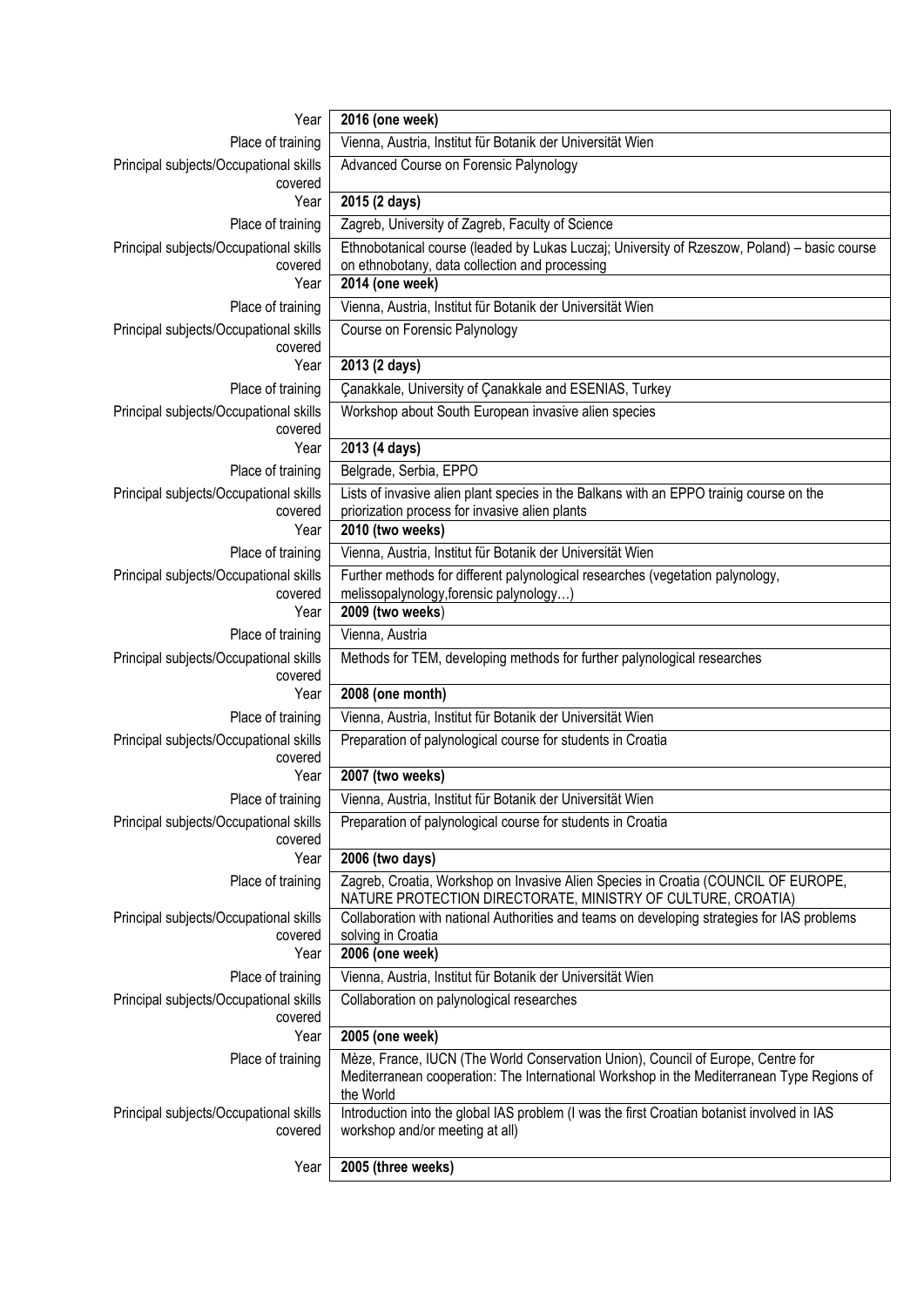| Place of training                                    | Vienna, Austria, Institut für Botanik der Universität Wien                                       |  |
|------------------------------------------------------|--------------------------------------------------------------------------------------------------|--|
| Principal subjects/Occupational skills               | Scanning Electron Microscopy, palynology                                                         |  |
| covered                                              |                                                                                                  |  |
| Year                                                 | 2004 (three weeks)                                                                               |  |
| Place of training                                    | Vienna, Austria, Institut für Botanik der Universität Wien                                       |  |
| Principal subjects/Occupational skills<br>covered    | Advanced Education on Scanning Electron Microscopy, palynology (TEMPUS project)                  |  |
| Year                                                 | 2004 (one week)                                                                                  |  |
| Place of training                                    | Ljubljana, Slovenia, Inštitut za varovanje zdravja RS                                            |  |
| Principal subjects/Occupational skills               | Advanced aerobiological education                                                                |  |
| covered                                              |                                                                                                  |  |
| Year                                                 | 2003 (two weeks)                                                                                 |  |
| Place of training                                    | Vienna, Austria, Institut für Botanik der Universität Wien                                       |  |
| Principal subjects/Occupational skills<br>covered    | Scanning Electron Microscopy, palynology                                                         |  |
| Year                                                 | 2003 (two weeks)                                                                                 |  |
| Place of training                                    | Poznan, Poland                                                                                   |  |
| Name and type of organisation<br>providing training  | Adam Mickiewicz University Poznan and Karol Marcinkowski University of Medical Science<br>Poznan |  |
| Principal subjects/Occupational skills<br>covered    | Basic aerobiological course                                                                      |  |
| Year                                                 | 2002 (one week)                                                                                  |  |
| Place of training                                    | Ljubljana, Slovenia                                                                              |  |
| Name and type of organisation<br>providing training  | Inštitut za varovanje zdravja RS                                                                 |  |
| Principal subjects/Occupational skills<br>covered    | Aerobiological education                                                                         |  |
| Year                                                 | 2002 (two weeks)                                                                                 |  |
| Place of training                                    | Vienna, Austria, Institut für Botanik der Universität Wien                                       |  |
| Principal subjects/Occupational skills<br>covered    | Palynological education - SEM                                                                    |  |
| Year                                                 | 2001 (two weeks)                                                                                 |  |
| Place of training                                    | Vienna, Austria, Institut für Botanik der Universität Wien                                       |  |
| Principal subjects/Occupational skills<br>covered    | Palynological education - SEM                                                                    |  |
| Year                                                 | 2001 (two weeks)                                                                                 |  |
| Place of training                                    | Hannover, Germany, Institut für Geobotanik der Universität Hannover                              |  |
| Principal subjects/Occupational skills<br>covered    | Basic palynological course                                                                       |  |
|                                                      |                                                                                                  |  |
| PERSONAL SKILLS AND COMPETENCIES<br>Mother tongue(s) | Croatian                                                                                         |  |
| Other language(s)                                    |                                                                                                  |  |
| Language                                             |                                                                                                  |  |
| Speaking                                             | <b>English</b>                                                                                   |  |
| Writing                                              | Very good                                                                                        |  |
| Understanding (listening and                         | Excellent<br>Excellent                                                                           |  |
| reading)<br>Language                                 |                                                                                                  |  |
| Speaking                                             | German                                                                                           |  |
|                                                      |                                                                                                  |  |
|                                                      | Elementary                                                                                       |  |
| Writing<br>Understanding (listening and              | Excellent<br>Good                                                                                |  |